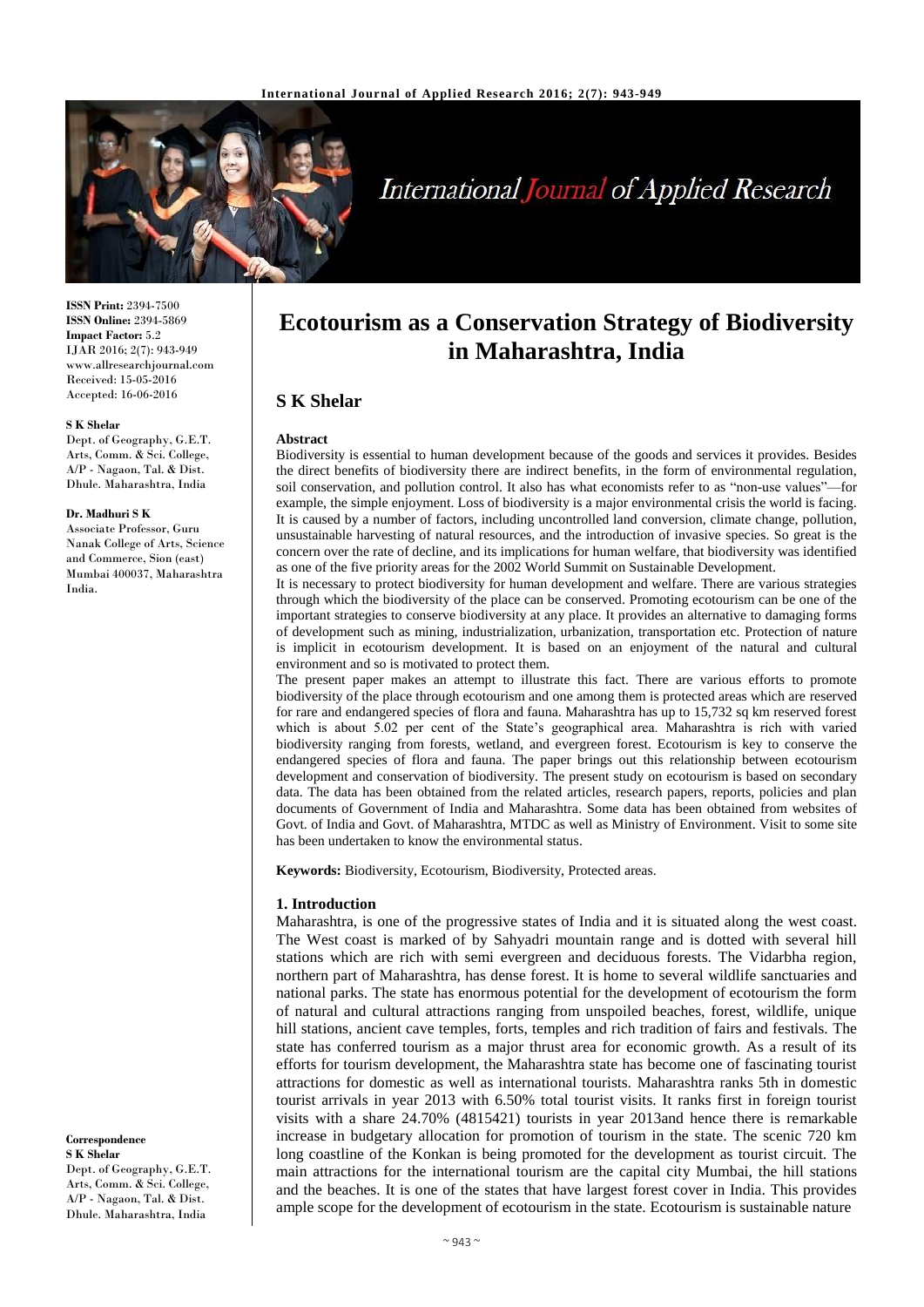based tourism that helps to conserve the biodiversity. The growing population exerts tremendous pressure on the biodiversity of Maharashtra. Eco-tourism focuses visiting natural areas featuring fragile, pristine and relatively undisturbed environment and the purpose of such visits mainly is to admire the beauty of nature and has educational motives behind it. It involves travel to the destination where flora, fauna and cultural heritage are prime attractions. It seeks to study linkages between man and environment and also aims to understand the impact of human beings on the environment and vice versa. This phenomenon is evident from various definitions of ecotourism.

The World Conservation Union (IUCN) defines ecotourism as "environmentally responsible travel and visitation to relatively undisturbed natural areas, in order to appreciate nature(any accompanying cultural features – both past and present) that promotes conservation, has low negative impact; and provides for beneficially active socio-economic involvement of local population" (IUCN,1996). World Tourism Organization (UNWTO)<sup>[25]</sup>, an apex body for development of tourism in the world, defines ecotourism as a tourism that involves travelling to relatively undisturbed natural areas with the specified objective of studying, admiring and enjoying the scenery and its wild plants and animals, as well as existing cultural aspects (both the past and the present) found in these areas. Thus Eco-tourism is an activity of sustainable tourism of local community, for the local community and by the local community. Ecotourism is ''purposeful travel to natural areas to understand the culture and natural history of the environment, taking care not to alter the integrity of the ecosystem, while producing economic opportunities that make the conservation of natural resources beneficial to local people. Eco-tourism is a way to travel to natural areas that takes responsibility to conserve the environment and sustain wellbeing of local communities. Eco-tourism came into prominence in the late 80's as a strategy for reconciling conservation with development in ecologically rich areas. As per UNWTO, Ecotourism is considered as the fastest growing market**.** Overall tourism has been growing at an annual rate of 4%; nature travel is increasing at an annual rate between 10% and 30%. According to World Travel and Tourism Council approximately 7% of international tourism sales are spends on nature tourism (Richards & Hall 2000, Holden 2000)<sup>[25]</sup>.

## **Review of Literature**

The term eco-tourism was coined by Lascurian, to describe the preference of the tourists to travel to the relatively undisturbed or uncontaminated natural areas with the specific objectives of studying, admiring, and enjoying the scenery and its wild plants and animals and existing cultural manifestations. (Holden and Kealy)<sup>[15]</sup> defines Eco-tourism as, ''Implicit in all the definitions is respect or friendliness for the physical and cultural environment i.e. developing a form of tourism that is non-damaging, non-degrading, subject to adequate and appropriate management controls and that offers financial contributions for the protection of indigenous cultures and environments." (Goodwin) [12] Defines eco-tourism as ''Low impact nature tourism which contributes to the maintenance of species and habitats either directly through a contribution to conservation and or indirectly by providing revenue to the local, and therefore protect their wildlife heritage area as source of income. (Ziffer)  $[27]$ , defines eco-tourism as, "a form of tourism inspired primarily by the natural history of an area, including its indigenous cultures. The eco-tourist visits relatively underdeveloped areas in the spirit of appreciation, participation and sensitivity. The eco-tourist practices a nonconsumptive use of wildlife and natural resources and contributes to the visited area through financial means aimed at directly benefiting the conservation of the site and the economic well-being of the local residents. The visit strengthens the eco-tourism's appreciation and dedication to conservation issues in general, and to the specific needs of the locale. Eco-tourism also implies a managed approach by the host country or region which commits itself to establishing and maintaining the sites with the participation of local residents, marketing them appropriately, enforcing regulations, and using the proceeds of the enterprise to fund the area's land management as well as community development.'' The Additional Inspector General of Forest and Director wildlife Preservation, MOEF (India) defines Eco-tourism as,'' Any tourism in which there is least conflict between man and nature, where both the tourists and the managers of tourism promote tourism on a sustainable basis.'' According to this definition, eco-tourism is a means to promote sustainable development while at the same time creating an economic justification for the preservation of natural lands and wildlife. According to WTO Eco-tourism is ''Travel to enjoy and appreciate nature.'' In 1991 (TIES) defined Eco-tourism as ''Responsible travel that conserves natural environment and sustains the well-being of local people.''

Eco-tourism is nature based tourism with a special emphasis on education and interpretation of natural and cultural environment. It is an instrument for natural protection and at the same time assures sustainable economic benefits for the local people. (Hall  $& Brown\ 2000$ <sup>[13]</sup> Ecotourism explains the mutual relations established between tourists, environment and culture which brings important benefits to the local economy and ensures the condition for long term development and maximum recreation satisfaction for the tourists. (Hodur, Leistritz and Wolfe, 2005). [14] The main objective of ecotourism is to create high quality tourism while protecting the environment and stimulating the durable local development. The key aspects for ecotourism are involvement of local community, activation of financing resources and realizing the environment resources. The various aspects which need attention at operational level for sustainable management of ecotourism are assessment of carrying capacities, better transportation managements, conservation and adaptations, design and control of developments, marketing effects in tune with the sustainability concept, local community involvement while planning eco tourist destinations (Cater, 1993)<sup>[3]</sup>. If ecotourism projects are not planned and managed, it can inflict damage to natural environment. In addition, spread effects will be confined to the immediate community surrounding the tourist destination resulting in islands of affluence in a sea of poverty (Diaz, 1997)  $[6]$ . On the other hand, researchers on ecotourism have opined that participation of local people is to be ensured in the process of planning as they are assumed to have greater knowledge in the usage and effective management of the resources through application of traditional and customary practices.

## **Scope of Research**

Tourism is rapidly growing in Maharashtra. It is attracting lots of domestic and foreign tourists. Though tourism is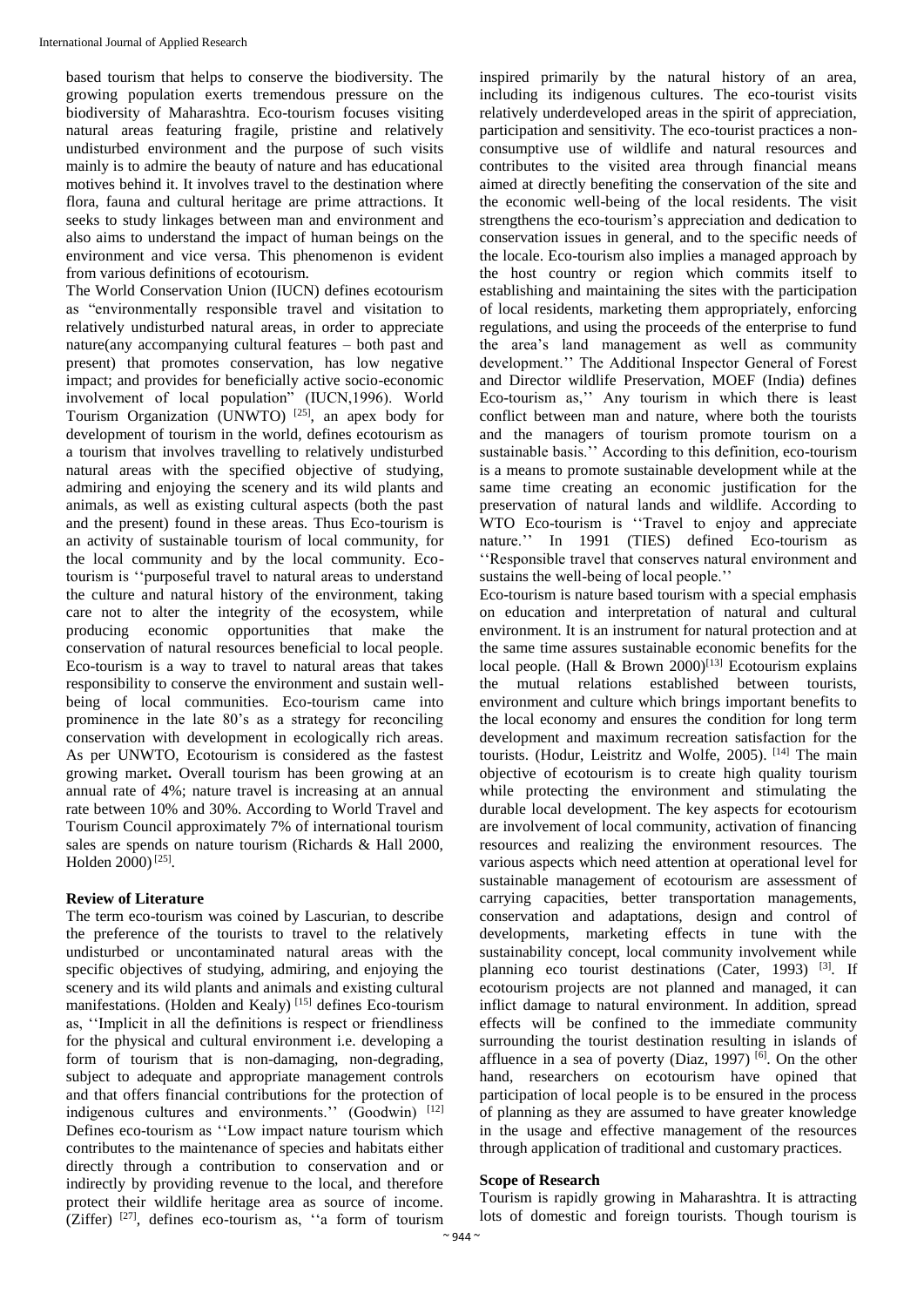considered as one of the most earning source, if it grows rapidly beyond limit, it will result in several environmental, social and cultural problems. Increased number of tourists beyond the carrying capacity may deteriorate the areas due to increase in accommodation units, shopping centers and other recreation facilities in ecosystem areas. It has every threat to wipe out the plant and wildlife species & further it may lead to replace the natural ecosystem by artificial landscape. It will exert tremendous pressure on tourism resources and it poses threat to the natural environments which is the basis for tourism development. In order to avoid these conflicts between tourism development and environment protection it is necessary to promote ecotourism instead of conventional type of mass scale tourism. Ecotourism is considered as an important means of the development of backward regions while conserving natural environments. Promoting ecotourism can serve both the purposes of regional development and conservation of natural environments and thereby biodiversity.

It is an important tool to conserve nature and biodiversity of the place where it is developed. Thus the present paper aims to.

- Explore the biodiversity of Maharashtra and tourist attraction associated with it
- To find out the significance of eco-tourism in protection of biodiversity in Maharashtra.

#### **2. Objectives**

The specific objectives of the present research paper are-

- 1. To Study the Ecotourism as a Conservation Strategy of Biodiversity in Maharashtra.
- 2. To Study the relationship between ecotourism development and conservation of biodiversity.
- 3. To Highlight the Biodiversity in Maharashtra.

#### **3. Database and Research Methodology**

The present study is mainly based on information regarding biodiversity in Maharashtra, which is collected from various reports published by government of India. Maharashtra state is selected for the present study. An attempt has been made to analyze and interpret the information. The present study on ecotourism is based on secondary data. The data has been obtained from the related articles, research papers, reports, policies and plan documents of Government of India and Maharashtra. Some data has been obtained from websites of Govt. of India and Govt. of Maharashtra, MTDC as well as Ministry of Environment. Visit to some site has been undertaken to know the environmental status.

#### **3.1. Study Region**

The State of Maharashtra extends from  $15^{\circ}$  45' North to  $20^{\circ}$ 6' North latitude and  $70^0$  36' East to  $80^0$  54' East longitude with geographical area of 3,07,713 sq. km. is undertaken for the pre-sent study of growth of population change in Maharashtra. It is bounded by Arabian Sea in the west, the State of Gujarat in the northwest. Madhya Pradesh in the north, Chhattisgarh in the east, Andhra Pradesh in the southwest, Karnataka in the south and Goa in the southwest. The present study the attempt is made to conservation strategies of biodiversity in Maharashtra state of India.

### **3.2. Importance of Biodiversity**

Biodiversity or Biological diversity is a term that describes the variety of living beings on earth. In short, it is described

as degree of variation of life. Biological diversity encompasses microorganism, plants, animals and ecosystems such as coral reefs, forests, rainforests, deserts etc. Biodiversity also refers to the number, or abundance of different species living within a particular region. It represents the wealth of biological resources available to us. It's all about the sustaining the natural area made up of community of plants, animals, and other living things that is begin reduced at a steady rate as we plan human activities that is being reduced by habitat destruction. The United Nations designated 2011–2020 as the United Nations Decade on Biodiversity. In biodiversity, each species, no matter how big or small has an important role to play in ecosystem. Various plant and animal species depend on each other for what each offers and these diverse species ensures natural sustainability for all life forms.

A healthy and solid biodiversity can recover itself from variety of disasters. It has direct relation with geography, climate and patterns of vegetation and it is seen in ecosystem such as forest, grassland, lakes, rivers, wetlands, mountains and hills. Maharashtra has extremely rich diversity of aquatic and territorial flora and fauna. Coastal area of Maharashtra acts as a natural fish nursery. The mangrove forest reduces the fury of tidal cyclonic storm and prevents erosion due to tidal action. Millions of people depend on various forms of biodiversity for their livelihood such as fishing, collection of honey, fuel wood and timber and other forest product. The geographical location of Maharashtra makes it home to a wealth of ecosystem which needs to be protected. The ecosystems representing biodiversity have become the major resource for ecotourism.

#### **3.3 Ecosystem and Biodiversity of Maharashtra**

The State of Maharashtra, is rich in biodiversity. It has main four bio-geographic regions which have specific geographical, climatic and landscape settings. They include the Northern belt of teak forests and the Satpudas; the semiarid Deccan Plateau grasslands and Thorn Forests; the biologically rich and fragile evergreen and semi-evergreen forests of the Western Ghats; and the distinctive ecology of the coastal belt with its terrestrial and marine ecosystems. Its fresh water aquatic ecosystems are equally diverse. Great rivers and their impoundments are distributed across the length and breadth of this diverse land. In North Maharashtra Deciduous Teak Forests have been notified as important Protected Areas and Tiger Reserves which are located in the hilly tract. They include Melghat, Pench, Nagzera, Navegaon, and Tadoba. There are patches of forests such as the 'Glory of Allapally' in Gadchiroli which is Vidarbha region of Maharashtra.

The Deccan Plateau with its semi-arid grassland and scrub forests form a vast region traversed by great rivers. The Western Ghats have been included as one of the 12 important hotspots of biodiversity in the world. The Sahyadhris are the home of tigers, leopards, sambar and gaur in a continuous forest belt ranging from the Dangs of Gujarat through Maharashtra into Goa and south wards into Kerala. The hill forests have diverse moist deciduous, semievergreen and evergreen formations. A single hill slope can include over a hundred species of trees alone. Shrubs, climbers, leanas and ground flora of herbs, ferns, fungi, and bryophytes profusely cover the less disturbed fragments of vegetation. Many of these species are endemic to the Ghats. With the aim to protect and conserve the rich diversity of the region Wild Life Sanctuaries, National Parks and Project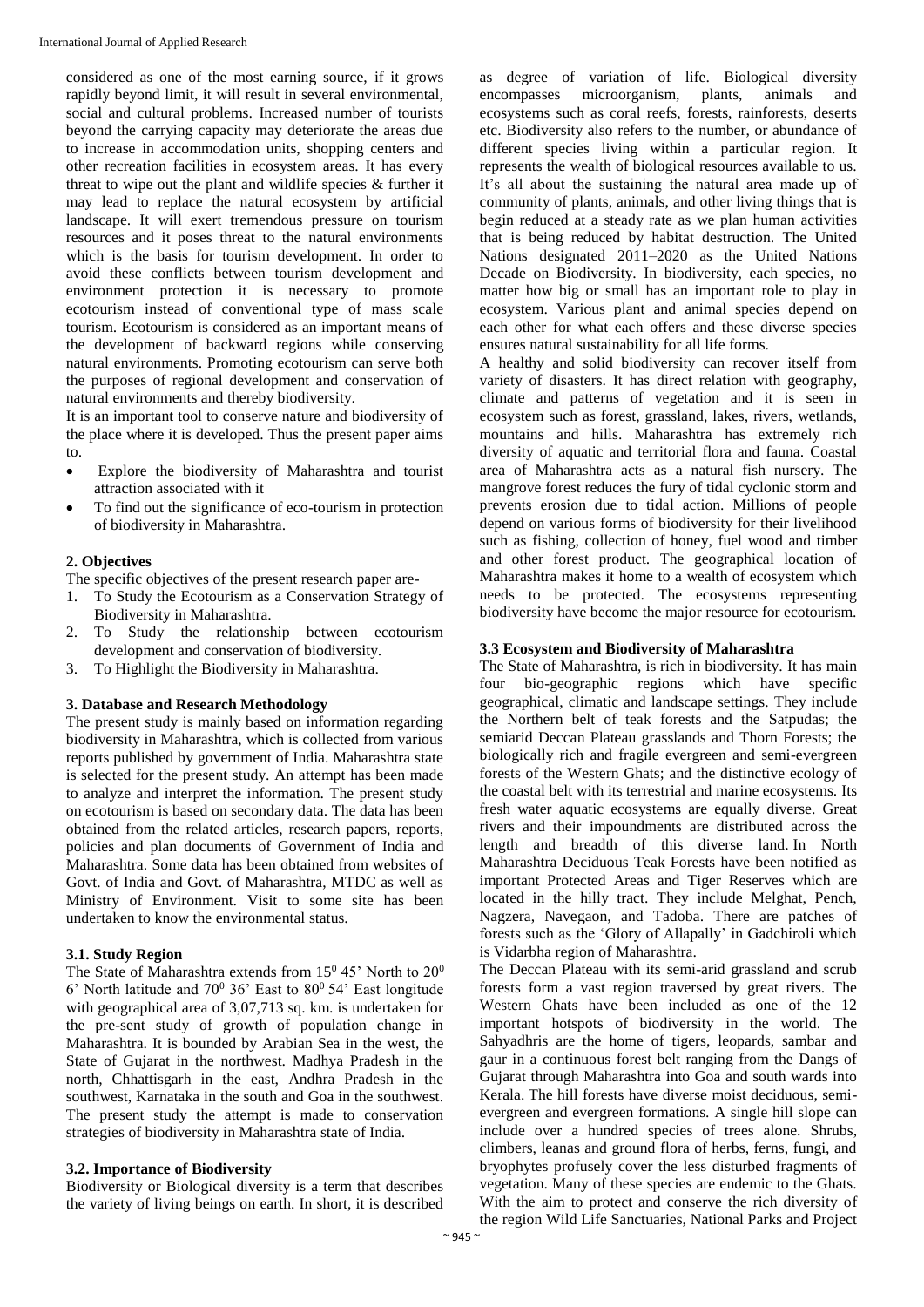tiger reserves have been created in Maharashtra. There are 6 National Parks, 35 Wild Life Sanctuaries and 4 tiger reserves. Following table offers insight into special features of biodiversity which give rise to unique tourist attractions.

## **3.4 Splendors of Biodiversity in Maharashtra**

Biodiversity seen through these distinct ecosystems are the major spots which pull tourists both domestic and foreign. Environment in Maharashtra supports excellent and varied resources. Maharashtra houses a large number of animal species including the Tiger, Crocodile, Bison, Neelgai, Wild Deer, sambar and rare migratory birds. The State is a home for 27, 22 and 42 per cent of mammals, reptiles and birds respectively, found in India (GoM, 2003). The State has variety of flora and fauna consisting of about 3500 flowering plants, 85 mammals and 460 bird species. The beauty of the green forest at Matheran and Mahabaleshwar in morning and evening, the majestic movement of tigers in Tadoba, eye catching movement of migratory birds at Bhigwan are the major incentives for nature lovers to explore the specific destination. Each season gives different perspective of the biodiversity. In the rainy season the fresh green leaves appear full of youthful vigour and surrounds the cascading waterfall in Malshej Ghats of Western Ghats. Majestic white waves rolls in from the Arabian Sea offers leisure tourists visit coastal areas to discover sea world along with exploring water sports and Konkani cuisine. At the end of the rainy season Kaas plateau blooms with thousands of endemic species of flowers. Each winter, thousands of guest birds and colorful ducks transform the water bodies into bird sanctuary presenting bird lovers a chance to explore in bird paradise. The hot climate in summer push the residents to visit the hill stations located in Sahyadri mountain ranges. Adventures sports associated with all these are attributes of biodiversity.

## **3.5 Unique Ecosystem Found In Maharashtra**

- **Gadchiroli:** located in east Maharashtra is a unique forest preservation site. It acts as benchmark of naturalness.
- **Kaas:** A unique site for ground flora. The flora of Kaas is of large number of endemic and threatened species. Kaas Plateau of Western Ghats in Maharashtra has been declared as World Heritage site by UNESCO.
- **Lonar:** Lonar is located in district Buldana of Vidarbha region. It is an important geological site featuring saltwater ecosystem. This lake is created by meteor impact during Pleistocene age.

## **3.5 Conservation Approaches**

The threat to biodiversity is site specific in nature and related to the natural resources, their exploitation patterns and socioeconomic profile of the area. There is a need of proper conservation approaches for protecting the rich biodiversity of Maharashtra. Growing population is the greatest threat to the biodiversity as livelihood of the inhabitants depends on it. Activities like fishing, felling wood, hunting, destroy the natural resources. Ministry of Environment and Forest had designed guidelines for ecotourism in and around the protected areas to enable the optimum use of the biodiversity as a tourist attraction. To protect and conserve the biodiversity, central and state government along with Non-Government Organizations have adopted several approaches like protected areas in the

form of National Parks, Wild life sanctuaries and tiger reserves-

- $\triangleright$  Encouragement to alternative livelihood
- $\triangleright$  Development of ecotourism
- > Afforestation
- Encouragement to eco-friendly accommodation and other facility
- $\triangleright$  Establishment of interpretation centers

These activities of eco-tourism development are carried out in coordination with forest department. In developing countries like India where large number of tourists travel to forests more vigorous conservation policies, strategies and laws are required.

## **3.6 Ecotourism Initiative**

To Several schemes are launched by Maharashtra state for exploring full potential of eco-tourism. Some of them are listed as;

- MOU has been signed between MTDC and FDCM on 20th Oct 2010 to carry out ecotourism.
- FDCM has started activities at following sites viz;
- 1. Kolara and
- 2. Moharli (Near Tadoba Andhari Tiger Reserve)
- 3. Nagzira
- 4. Pitezari in Nagzira wildlife sanctuary
- 5. Bor (Near Bor wildlife sanctuary)
- 6. Chikhaldara
- 7. Semadoh
- 8. Kolkaz in Melghat.
- These ecotourism complexes established by Forest Department have been transferred to FDCM
- The forest Department of Maharashtra (FDCM) Ltd provides accommodation at Bor, Nagzira, Tadoba, Melghat and Maharashtra State Tourism Development Corporation (MTDC) co-ordinates the booking.
- FDCM will be appointing the India Society of Environment, art, culture and heritage to organize ecotours in the vicinity of forest in Maharashtra. As state it offers excellent potential for eco-tourism, with the help of available infrastructure, FDCM plans to organize guided tours, nature tours and rural tours in forest areas, sanctuaries national parks.
- To study diversity of ecologically rich area predominantly forests and hills, environment awareness and nature interpretation centers are planned to setup. These are designed to cater to the needs of special interest group like students, nature lovers and environmentalists. For example nature interpretation centres at Vidarbha will provide information of biodiversity found in 27 wildlife sanctuaries, 4 national parks, nature trails and trekking routes through posters and audio visuals.
- Amboli, an ever green forest has been identified as a region for undertaking special eco-tourism initiatives. Other sites identified are Tadoba–Navegoan national park and regions of Sahyadri.
- The mountain range of Sahyadri offers plenty of opportunities for trekking, hiking and rock climbing. MTDC looks after the promotion of wildlife and adventure tourism. Tadoba and Melghat and Sahyadri have potential to attract more visitor and needs to be developed and marketed strongly.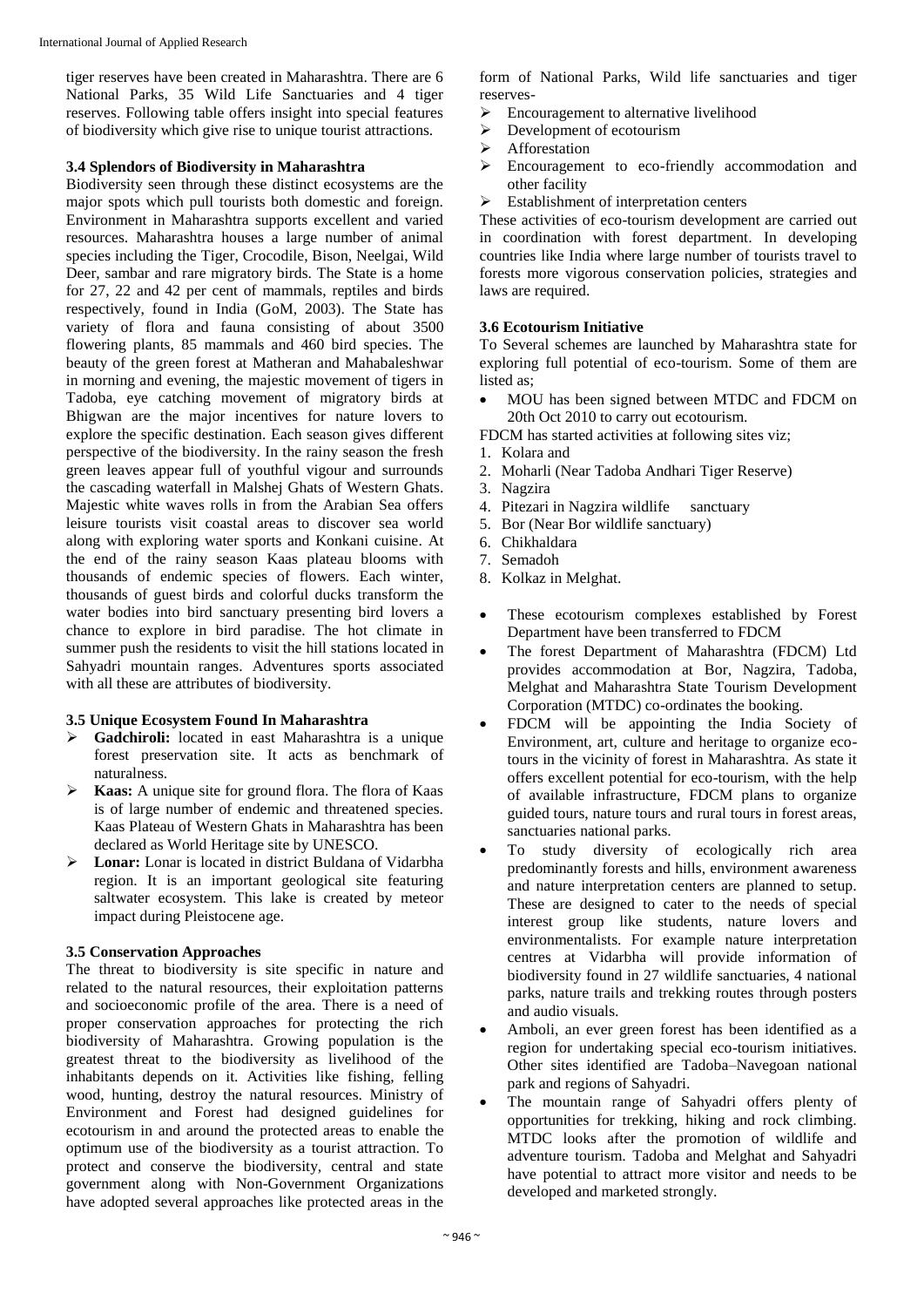- State government has released Rs. Five crores to boost eco-tourism in the protected areas for Kalsubai, Harishchandragad santuraries, Chikaldara, Melghat tiger reserve and others. Government of Maharashtra has formulated "Eco-tourism Policy" in the year 2008. The policy highlights are -
- Employment generation.
- Increased involvement of local people.
- Protection of environment and culture.
- Promotion of sustainable tourism in the state.
- Provision of infrastructure.

M.T.D.C has been assigned as a key role player. It coordinates with the stake holders. MTDC is promoting tourism through highlighting wildlife in advertising. Various brochures are also published as part of promotional campaign. Ecotourism policy also defined the role of MTDC, private tour operators and government. It had provision of training programmes for the local people to develop alternative livelihood and income generation. MTDC launched village tourism plan with emphasis on women's enterprises, and a scheme to turn the Sawantwadi region into a specialist arts and crafts center. Mahabhraman –unique tourism experience scheme introduced by MTDC to explore biodiversity and highlights are Agrotourism, Ecomantra, Konkan tour, Nature trails, Nisarg Vihar, Tiger trails etc. Tour operators are appointed to develop and market the packages.

## **3.7 Ecotourism Initiative and Conservation Strategies at Various Places in Maharashtra**

The State has four major tiger reserves, six national parks and 36 wildlife sanctuaries. It adds up to 15,732 sq km or about 5.02 per cent of the State's geographical area. For the long-term sustenance of forests across Maharashtra, the State government has decided to adopt the eco-tourism model that has been implemented in the Tadoba-Andhari tiger reserve near Nagpur. The area represents Southern Tropical Dry Deciduous Forests in the Tiger habitat. It has a viable population of 40+ Tigers with high frequency of Tiger sighting. It is a mega-biodiversity site with large surrounding forest area and thus has a long term conservation value. It is gene bank of wild relatives of the cultivated species for future use. Beside Tiger, it is abode to number of prominent wild denizens like Leopard, Wild dog, Sloth bear, Gaur, Sambar, Barking deer, Cheetal, Chausinga, Nilgai, Wild boar along with rare ones like Ratel, Flying squirrel, Pangolin and Rusty spotted cat. The continuity with forests of Chandrapur, Bramhapuri and Central Chanda Division enrich the conservation prospects of these species. Vast bird diversity is of great interest along with diverse vertebrate species. The tree clad forests, rolling grasslands habituated with spotted dears afford wonderful sights. All these values make Tadoba-Andhari Tiger Reserve a favourite area for Eco tourism, interpretation and conservation education.

The model is being replicated across the Nagzira and Bor wildlife sanctuaries in Gondia and Wardha districts respectively, the Melghat Tiger reserve in Amravati and the Bhimashankar wildlife sanctuary in Pune district. The model involves relocation of villages from the core areas of the forest, creating tourism dependent livelihoods and providing alternative source of fuel such as cooking gas for the villagers. At present, villagers use firewood sourced from the forests. In the last one year, the Forest Department of

Maharashtra has been working in the villages, which are in the buffer zones of these forest areas. Simultaneously, the department has taken steps to improve the tourist infrastructure in these areas. A buffer zone is an area contiguous to the forests but has human settlement. The Tadoba-Andhari, Nagzira, Bor and Melghat forest areas have a sizable tiger population, which attract a large number of tourists. The giant Malabar squirrel and golden jackal are found only in the Bhimashankar forest.

## **3.8 Proactive Steps**

In order to promote ecotourism, along with creation of 'Tiger Force', and armed force is created for protecting the wildcats, and due to regular anti-poaching patrols the number of tigers in these areas has increased considerably. "In 2011, there were 160-170 tigers in these areas and the number rose to nearly 200.In order to reduce the mananimal conflict, villages in the core areas of the forest have been completely relocated, while cattle grazing have been banned inside the forest. About 39,000 families have also been provided with subsidized cooking gas, so that they do not enter the forest for firewood. The subsidy will be provided for next four years. The cost of about 75 per cent cost of the gas cylinders is borne by the government and the rest by the villagers. In the Tadoba-Andhari tiger reserve, only 117 vehicles are allowed from the main gate of the reserve. The rest of the vehicles are allowed inside the forest from the villages in the buffer zone. These vehicles are charged about Rs. 1,000 per safari. This income goes to local villagers. The forest guest houses, which were in a state of neglect for many years, are now being spruced up. Their management has been transferred to the Forest Development Corporation.

## **4. Result and Discussion**

Ecotourism plays vital role in conservation of biodiversity. It is travel to destinations where flora, fauna and cultural heritage are primary attraction. It focuses on local culture, wilderness, adventure, and volunteering personal growth and to find out new ways to live without harming the natural resources. Sustainable tourism involves activities that minimize adverse effects of traditional tourism on natural environment to enhance the cultural integrity of local people. This responsible form of tourism encourages going back to natural areas making very little harm to nature and encouraging protection of wildlife and habitat. Considering the immense value of biodiversity in Maharashtra and subsequent loss of the same during last couple of years, enormous conservation efforts were made for restoring the biodiversity of various habitats. Eco-tourism activities like wildlife tourism, bird watching, trekking helps the government to improve the management of natural resources. The eco-tourist visit sites to observe the wildlife and as a result money is spent on that area. Local government and people can utilize these incentives to maintain areas in natural condition to ensure continued visit by the eco-tourist. If the carrying capacity exceeds because of increase in number of tourist visits to ecosystem will lead to destruction of rare and endangered species due to tramping, killing, disturbing the balance of breeding habit. Other important factors needs to be controlled are the development of transport routes, construction of accommodation unit which will put pressure on the ecosystem by the way of noise pollution, water pollution, vehicular emission and untreated sewage. Environment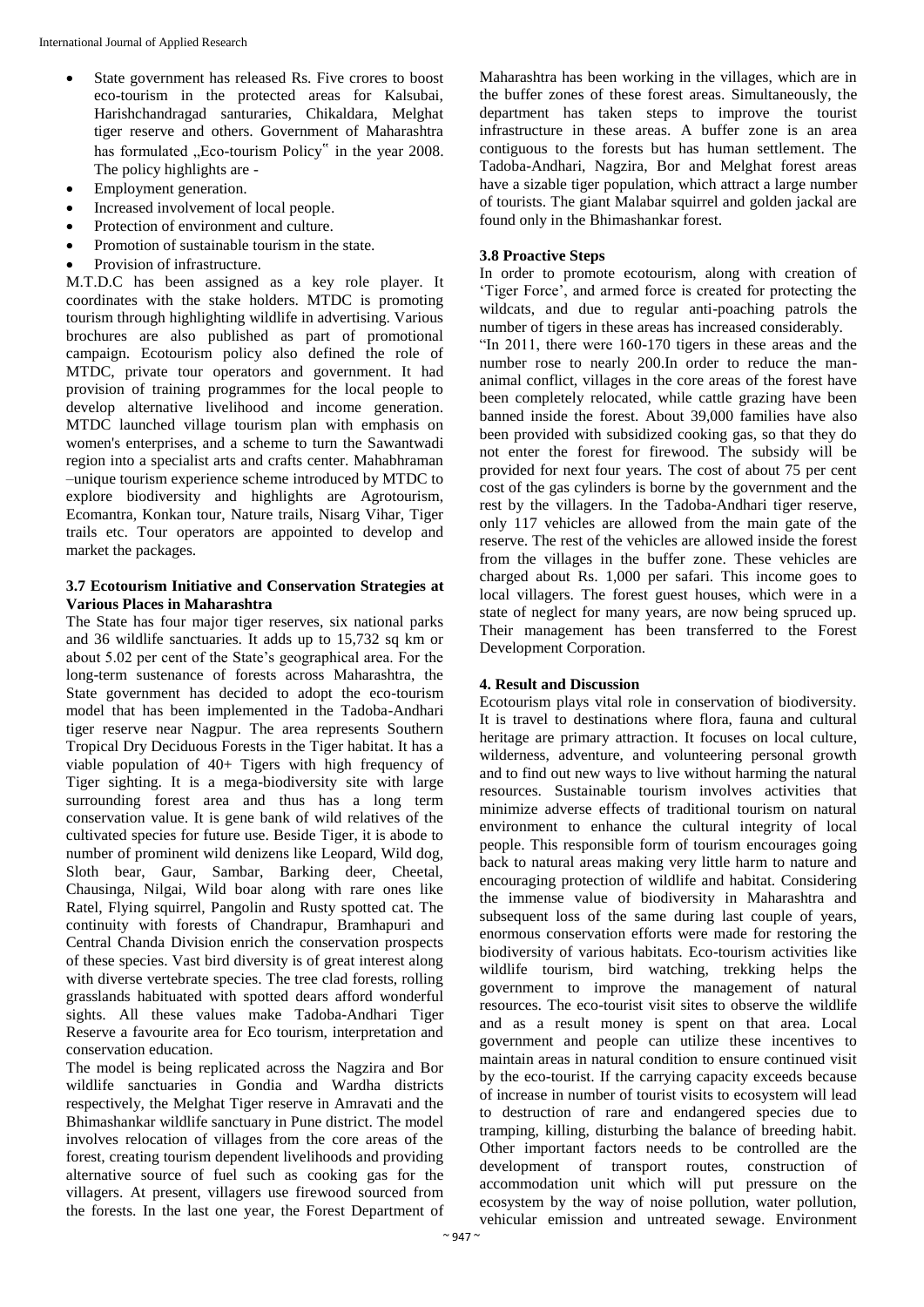impact assessment programs have to be implemented to study effect of growing tourism.

In developing and promoting eco-tourism, attention should be given on management of solid waste and waste water treatment. Increase in number of tourists at hill station like Mahabaleshwar and Matheran exerting negative impact on environment by deforestation for construction of hotels. In Kaas, pathway in eco-friendly manner will save endemic species which are getting destroyed by trampling. Ban on use of plastics should be strictly implemented to reduce plastic accumulation in Kaas. Public awareness is an effective tool for conservation, organization of various campaigns in the vicinity of ecological important site are urgently required to inculcate environment consciousness amongst people. To lessen the damage and destruction of ecosystem alternative ways of income should be encouraged and promoted to maintain the balance between natural resources. Promotion of eco-tourism in Maharashtra with an aim to protect the biodiversity and generate income for the communities whose livelihood depends on nature**,** additional conservation approaches for creating sustainable ecotourism awareness are;

- $\triangleright$  Educational programmes to generate mass education about threatened biodiversity at various levels highlighting needs for Wild life protection
- $\triangleright$  Introduction of Environment as a subject helps in creating awareness in the minds of youngsters, the future of the country.
- $\triangleright$  Statistical data analysis and documentation to record the present status of biodiversity.
- $\triangleright$  Regular survey and analysis of eco-tourism parameters by government and NGO.
- $\triangleright$  Strict adherence to the measures suggested by forest department to reduce man-animal conflict.

## **5. Conclusion and Suggestions**

An eco-tourism provides opportunities to visitors to experience powerful manifestations of nature and culture. It focuses on the significance of conservation of biodiversity and local culture. At the same time it generates income for conservation and economic benefits for the communities living in rural and remote areas. The relationship between tourism and conservation is symbiotic one. While the tourists enjoying nature through nature and wildlife tour, the local people provide services like tour guide, translator, story teller, food and beverage and even facilitate tourists by providing accommodation. Income generated from these activities is used in the development of infrastructure and it is also directed to environment protection. Active participation of local communities in eco-tourism will convince that their resources are more valuable when intact than extracted from ecosystem. Entry fees are the key element in biodiversity protection. Use of indigenous guide and local products along with environmental education at various level and minimal travel comforts protect local flora and flora. It also provides local people with an economic incentive to safeguard their environment.

Currently, the involvement of local community in tourism is limited. Their involvement should be considered from policy formulation phase to gain thrust and active participation. There is need for long term research on issues and investigation of other sites experiencing tourist pressure. Research is also needed to determine what level and rate the tourist traffic triggers negative impact on wildlife. This will enable the forest department to set level that will minimize

the impact on the biodiversity. Tourism development in Maharashtra needs to be sustainable. The restrictions on number of tourist visits should be followed strictly. Future ecotourism plans must be based on carrying capacity of the ecosystem. The tourism promotional strategies designed should match environment quality, social equality, community empowerment, cultural integrity and economic efficiency through training and awareness programmes for all stakeholders. Enormous potential of biodiversity in Maharashtra will benefit the society and environment and lead to economic development of the region and conserve endemic species. Despite having tremendous ecotourism potential, initiatives towards its development are yet in infancy and sporadic in nature. Ecotourism promotion is not carried out in scientific and organized manner and lacks broader perspective of sustainable development of the region as a whole. Following are the recommendations to Government to promote ecotourism in more systematic and scientific manner.

#### **6. Recommendations to Government**

It is necessary to use multistate holder participatory planning process to develop national and local tourism strategies, policies. It is necessary to devise master plans that reflect concerns about biodiversity conservation and poverty reduction which will include sustainable development strategies and processes, including trade-related policies, investment promotion, and economic incentives for the use of environmentally sound technologies, land-use planning, and taxation.

Support private sector's voluntary initiatives in conservation and provide opportunities for the private tourism sector to contribute to sustainable tourism management initiatives like community awareness and training, protected areas, etc. through direct donations, in-kind services, and the establishment and maintenance of private reserves. Develop or adopt certification schemes, reflecting national and local priorities that include biodiversity criteria, and provide appropriate incentives for their adoption. Earmark adequate sources of funding for the management of natural areas. These funds should cover activities including protection of vulnerable ecosystems, management of visitor numbers, and support for surrounding communities. Develop or adopt certification schemes, reflecting national and local priorities that include biodiversity criteria, and provide appropriate incentives for their adoption.

#### **7. References**

- 1. Additional Inspector General, MOEF. httpp: moef.nic.in 37.WTO, www.worldtourism.org 44
- 2. Budowski G. Tourism and Environmental Conservation: Conflict, Coexistence or Symbiosis? Environmental conservation, 1976; 3:27-31.
- 3. Cater E. Ecotourism in the Third World: Problems for Sustainable Tourism Development, Tourism Management*,* 1993, 85-90.
- 4. Center for Conservation Governance and Policy, Ashoka Trust for Research in Ecology and the Environment Eco-tourism white Paper, www.sikkimforest.gov.in./docs/eco\_tsm\_whitepapaer, 1-28, retrieved on 23/07/13.
- 5. Crispin SH. Ecotourism: The need for a strategic management focus. Beyond, Nature: The 2006 Newzealand Tourism and Hospitality Research Conference Dunedin, Newzealand, 2006